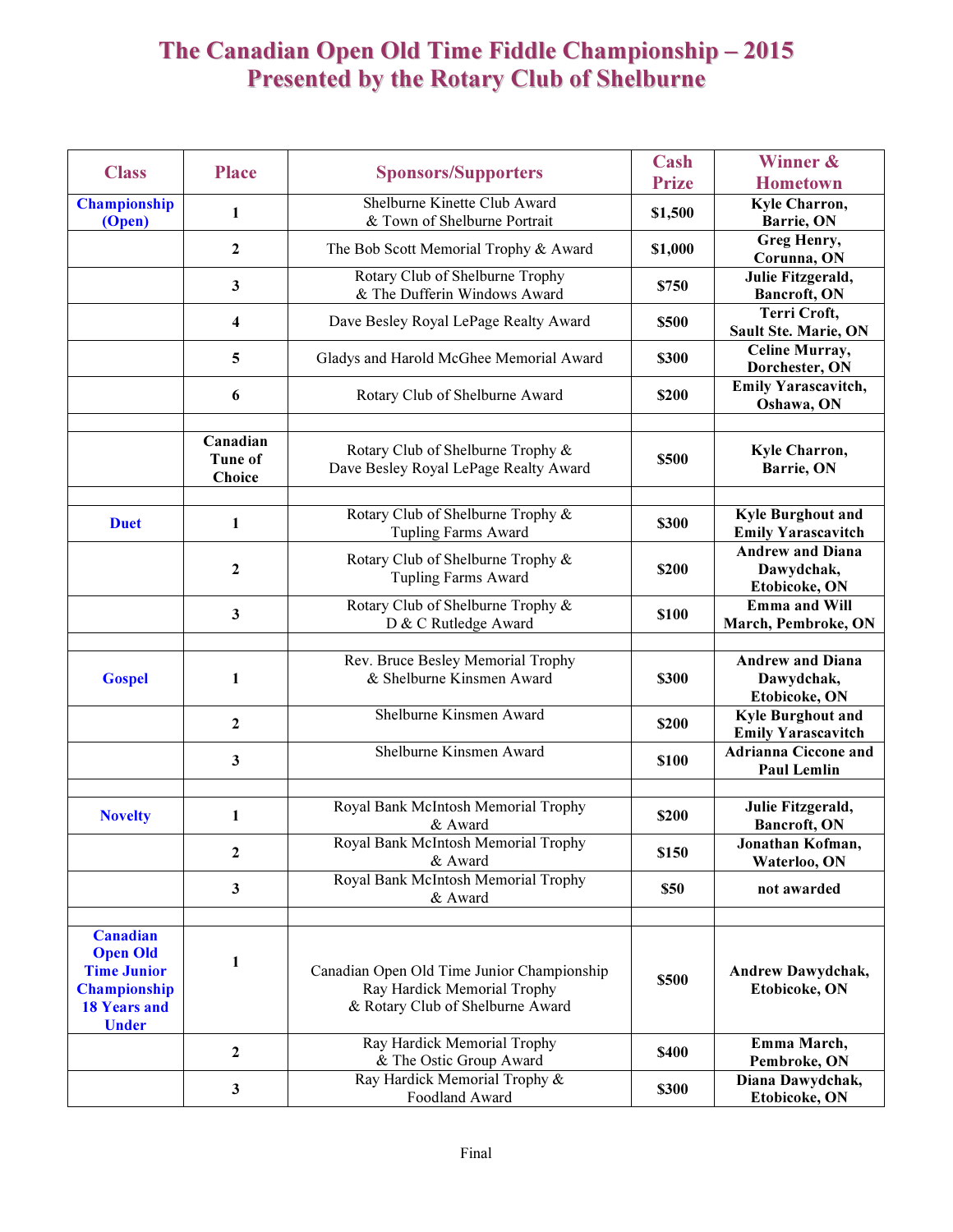## The Canadian Open Old Time Fiddle Championship – 2015 Presented by the Rotary Club of Shelburne

|                           | $\overline{\mathbf{4}}$ | Rotary Club of Shelburne Award                                                  | \$200       | Amanda MacInnes,<br>Dundalk, ON             |
|---------------------------|-------------------------|---------------------------------------------------------------------------------|-------------|---------------------------------------------|
|                           | 5                       | Shelburne Primary Eye Care Award                                                | \$100       | Will March,<br>Pembroke, ON                 |
|                           | 6                       | Caravaggio IDA Award                                                            | \$50        | <b>Charlotte Van Barr,</b><br>Kinburn, ON   |
| $19 - 55$                 | 1                       | Rotary Club of Shelburne Trophy &<br>Rotary Club of Shelburne Award             | \$300       | Sabrina Rankin,<br>Sarnia, ON               |
|                           | $\boldsymbol{2}$        | Holmes Agro Award                                                               | \$200       | Melika Lemlin,<br>Van Therese, ON           |
|                           | 3                       | Caravaggio IDA Award                                                            | \$100       | Sheila Roberts,<br><b>Brampton</b> , ON     |
| $10 - 12$                 | 1                       | Grant Bell Memorial Trophy & Lions Club Award                                   | \$300       | Joelle Crigger,<br>Toronto, ON              |
|                           | $\boldsymbol{2}$        | Elmer Campbell Memorial Plaque &<br>Dr. Glen Asaph Award                        | \$200       | Duncan McDougall,<br><b>Uxbridge</b> , ON   |
|                           | 3                       | Rotary Club of Shelburne Trophy<br>& Murray and Dorothy Morrison Memorial Award | \$100       | Xavier Leahy,<br>Orangeville, ON            |
|                           | $\overline{\mathbf{4}}$ | Bill and Marg Dougherty Trophy & Award                                          | \$50        | Abbie Steckley Leis,<br>Waterloo, ON        |
|                           | 5                       | Dr. Glen Asaph Award                                                            | <b>\$50</b> | Kelly Guy,<br>Stratford, ON                 |
|                           |                         | Marion Waite Memorial Award                                                     | \$25        | <b>All Contestants</b>                      |
| 9 Years &<br><b>Under</b> | $\mathbf{1}$            | Royal Canadian Legion Trophy (Branch 220)<br>& Award                            | \$150       | Lucas Candelino,<br>Barrie, ON              |
|                           | $\mathbf{2}$            | Royal Canadian Legion Trophy (Branch 220)<br>& Award                            | \$100       | <b>Bennett Van Barr,</b><br>Kinburn, ON     |
|                           | 3                       | Royal Canadian Legion Trophy (Branch 220)<br>& Award                            | \$75        | Aliyah Leahy,<br>Orangeville, ON            |
|                           | $\overline{\bf{4}}$     | Harold Morby Memorial Award                                                     | \$50        | Mariah Leahy,<br>Orangeville, ON            |
|                           | 5                       | Harold Morby Memorial Award                                                     | \$50        | <b>Rachel Duketow,</b><br>Lakefield, ON     |
|                           |                         | Marion Waite Memorial Award                                                     | \$25        | <b>All Contestants</b>                      |
|                           | Youngest<br>Competitor  | Fred McDougall Memorial Plaque                                                  |             | Savannah Leahy,<br>Orangeville, ON          |
| 56 Years &<br>Over        | 1                       | McDowell Memorial Trophy<br>& Crewson Insurance Award                           | \$300       | <b>Bob Arbuckle,</b><br>Newmarket, ON       |
|                           | $\overline{2}$          | Rotary Club of Shelburne Trophy &<br>Maple Lodge Farm Award                     | \$200       | Charlie Walden,<br><b>Evanston Illinois</b> |
|                           | $\mathbf{3}$            | Bristol & Ivy Barber Memorial Trophy &<br>Jack & Thompson Funeral Home Award    | \$100       | <b>Bruce Armitage,</b><br>Quyon, Quebec     |
|                           |                         |                                                                                 |             |                                             |
|                           | Oldest<br>Contestant    | Albert Mews Memorial Trophy                                                     |             | Webb Acheson,<br>Bancroft, ON               |
|                           |                         |                                                                                 |             |                                             |